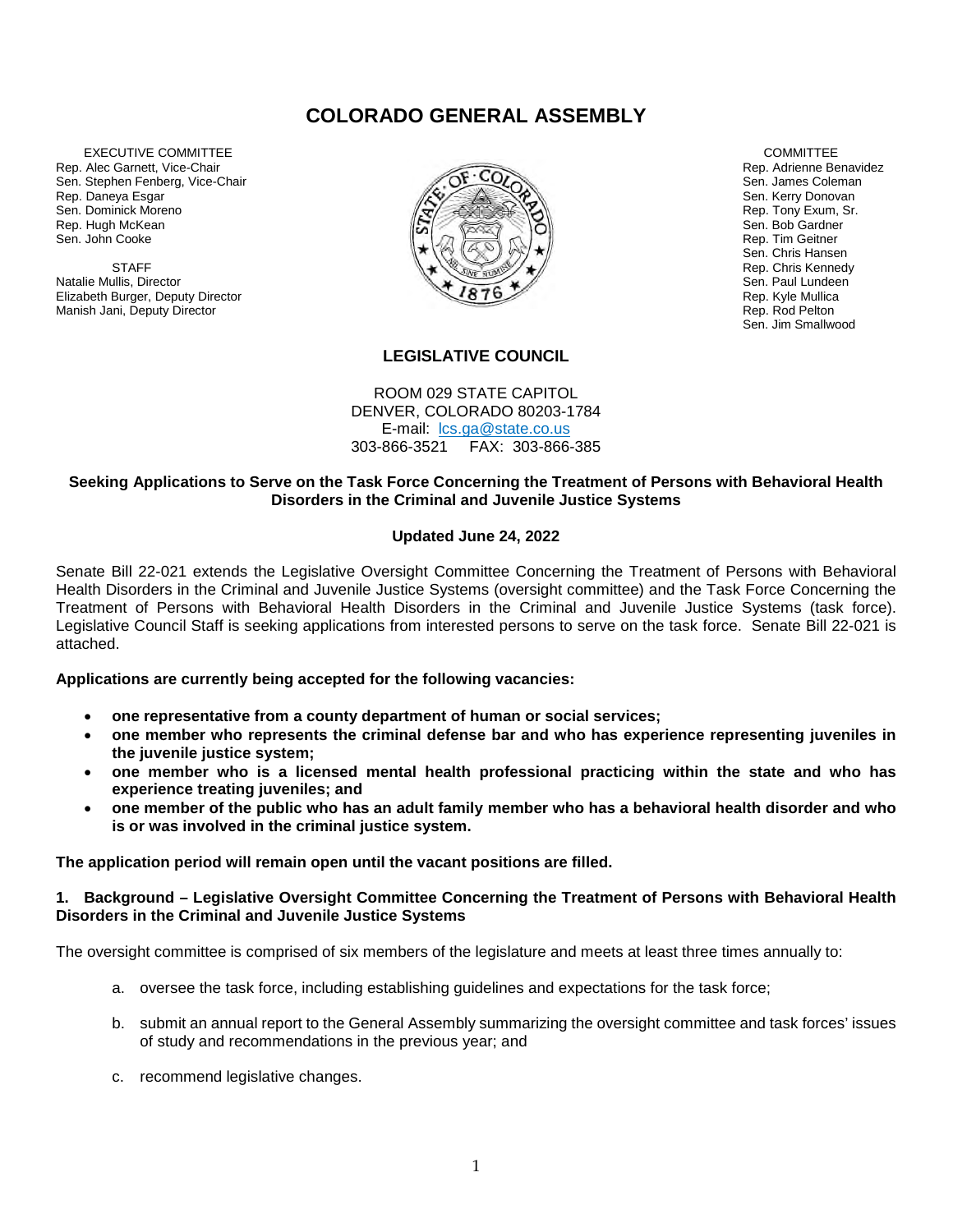#### **2. Task Force Concerning the Treatment of Persons with Behavioral Health Disorders in the Criminal and Juvenile Justice Systems**

- **a. Task force membership.** The 31-member task force consists of the following members:
	- I. one representative from each of the following divisions, departments, units or offices: Division of Criminal Justice; Department of Corrections; Department of Education; Attorney General's Office; Department of Health Care Policy and Financing; Department of Labor and Employment; Office of the Child's Representative; Office of the Alternate Defense Counsel; Division of Youth Services; and Child Welfare Unit within the Department of Human Services;
	- II. the Director of the Colorado Mental Health Institute at Pueblo, or the director's designee;
	- III. the Commissioner of the Behavioral Health Administration, or the commissioner's designee; and
	- IV. the following 17 members appointed by the oversight committee's chair and vice-chair:
		- A. two members who represent local law enforcement agencies, one of whom is in active service as a police officer in the state, and the other is in active service as a sheriff in the state;
		- B. two members from county departments of human or social services, one of whom represents a rural Colorado perspective;
		- C. one member who represents district attorneys within the state;
		- D. one member who represents public defenders within the state;
		- E. two members who represent the criminal defense bar within the state, one of whom has experience representing juveniles in the juvenile justice system;
		- F. two members who are licensed mental health professionals practicing within the state, one of whom has experience treating juveniles;
		- G. one member who is from a community mental health center within the state;
		- H. one member who has knowledge of public benefits and public housing within the state;
		- I. one member who is a mental health professional practicing in forensic environments;
		- J. three members of the public as follows:
			- i. One member who is living with a behavioral health disorder and has been involved in the criminal or juvenile justice system in the state;
			- ii. One member who has an adult family member who has a behavioral health disorder and who is or was involved in the criminal justice system in the state; and
			- iii. One member who is the parent of a child who has a behavioral health disorder and who is or was involved in the juvenile justice system in the state; and
		- K. one member who represents a nonprofit organization that works on statewide legislation and organizing Coloradans to promote behavioral, mental, and physical health needs.

**b. Task Force Duties.** The task force must meet at least six times each year to develop policy and legislative recommendations to present to the oversight committee and to study the implementation of committee legislation passed by the General Assembly.

Upon request of an oversight committee member, the task force must provide evidence-based feedback on the potential benefits or consequences of a legislative or other policy proposal not directly affiliated with or generated by the task force.

Each August 1, the task force must submit a report to the oversight committee listing the topics studied by the task force, the task force's legislative policy proposals, a summary of the task force's meetings, the evidence-based feedback provided to the oversight committee on legislative or policy proposals, and a summary of efforts to communicate and collaborate with other task forces. Legislative Council Staff will assist the task force in the performance of these duties.

**c. Task Force Study Topics.** The task force must study the issues annually identified by the oversight committee. The task force may request permission from the oversight committee to study and make recommendations on any issue related to the scope of the task force and oversight committee.

The task force must study best and promising practices to promote positive social and emotional outcomes for individuals with behavioral health disorders who are involved or at risk of involvement or continued involvement in the criminal or juvenile justice systems. Specifically, the task force must study early identification and intervention systems; the promotion of resilience and health; diverting persons with mental health or substance use disorders